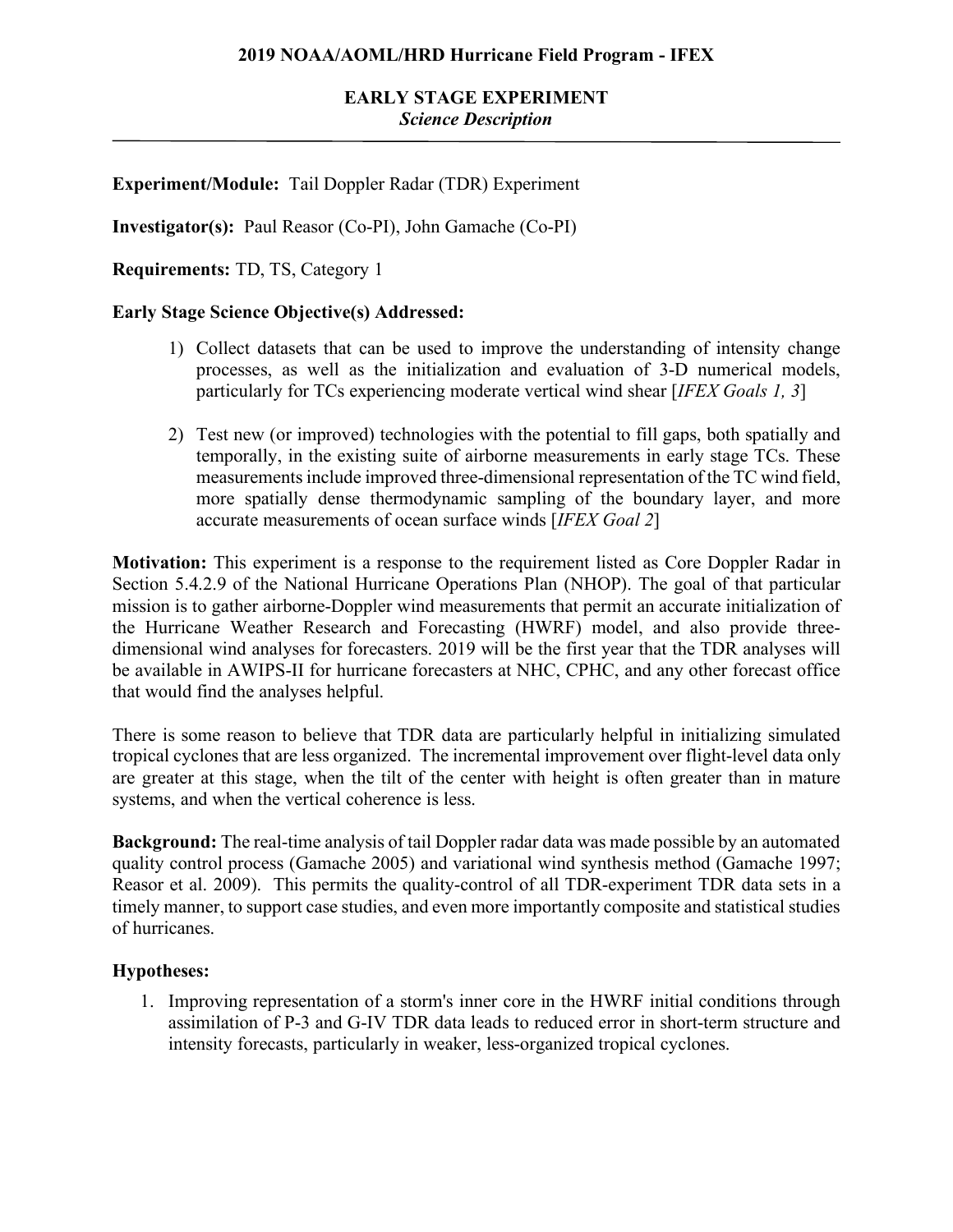# **EARLY STAGE EXPERIMENT** *Science Description*

## **Aircraft Pattern/Module Descriptions (see** *Flight Pattern* **document for more detailed information):**

**P-3 Patterns:** NOAA will conduct a set of flights during several consecutive days, encompassing as much of a particular storm life cycle as possible. This would entail using P-3s on back-to-back flights on a 12-h schedule when the system is at depression, tropical storm, or hurricane strength.

The TDR experiment is an experiment that spans the entire life-cycle, so it is covered here as well as in the mature-stage experiments. Since the TDR experiment is generally performed several times a year, as an experiment tasked by EMC, NHC, or CPHC, it is unexpected that it would be carried out as described without such a tasking, to allow for other experiments to have a chance. Whenever possible that a good description of the TC can be obtained in well under 9 hours, other modules would be flown in conjunction with TDR, especially since the TDR experiment provides a good background description of a system within which the module is performed.

All other things being equal, the target will be an organizing tropical depression or weak tropical storm, to increase the observations available in these systems. One scenario could likely occur that illustrates how the mission planning is determined: an incipient TC, at depression or weak tropical storm stage is within range of an operational base and is expected to develop and remain within range of operational bases for a period of several days. Here, the highest priority would be to start the set of flights, with single-P-3 missions, while the TC is below hurricane strength (preferably starting at depression stage), with continued single-P-3 missions at 12-h intervals until the system is out of range or makes landfall. During the tropical depression or tropical-storm portion of the vortex lifetime, higher azimuthal resolution of the wind field is preferred over radial extent of observations, so the flight pattern may be a lawn-mower pattern, or a square spiral, in addition to figure-4 or butterfly patterns.

The highest vertical resolution is needed in the boundary and outflow layers. This is assumed to be where the most vertical resolution is needed in observations to verify the initialization and model. For this reason, it is desirable that *if sufficient dropwindsondes are available*, they should be deployed in the radial penetrations to verify that the boundary layer and surface wind forecasts produced by HWRF resemble those in observations. These observations will also supplement airborne Doppler observations, particularly in sectors of the storm without sufficient precipitation for radar reflectivity. *If sufficient dropwindsondes are not available*, a combination of SFMR and airborne Doppler data will be used for verification.

**G-IV Patterns:** The ultimate requirement for EMC is to obtain the three-dimensional wind field of Atlantic TCs from airborne Doppler data every 6 h to provide an initialization of HWRF through assimilation every 6 h. The maximum possible rotation of missions is two per day or every 12 h. The TDR on the G-IV will be considered operational; therefore